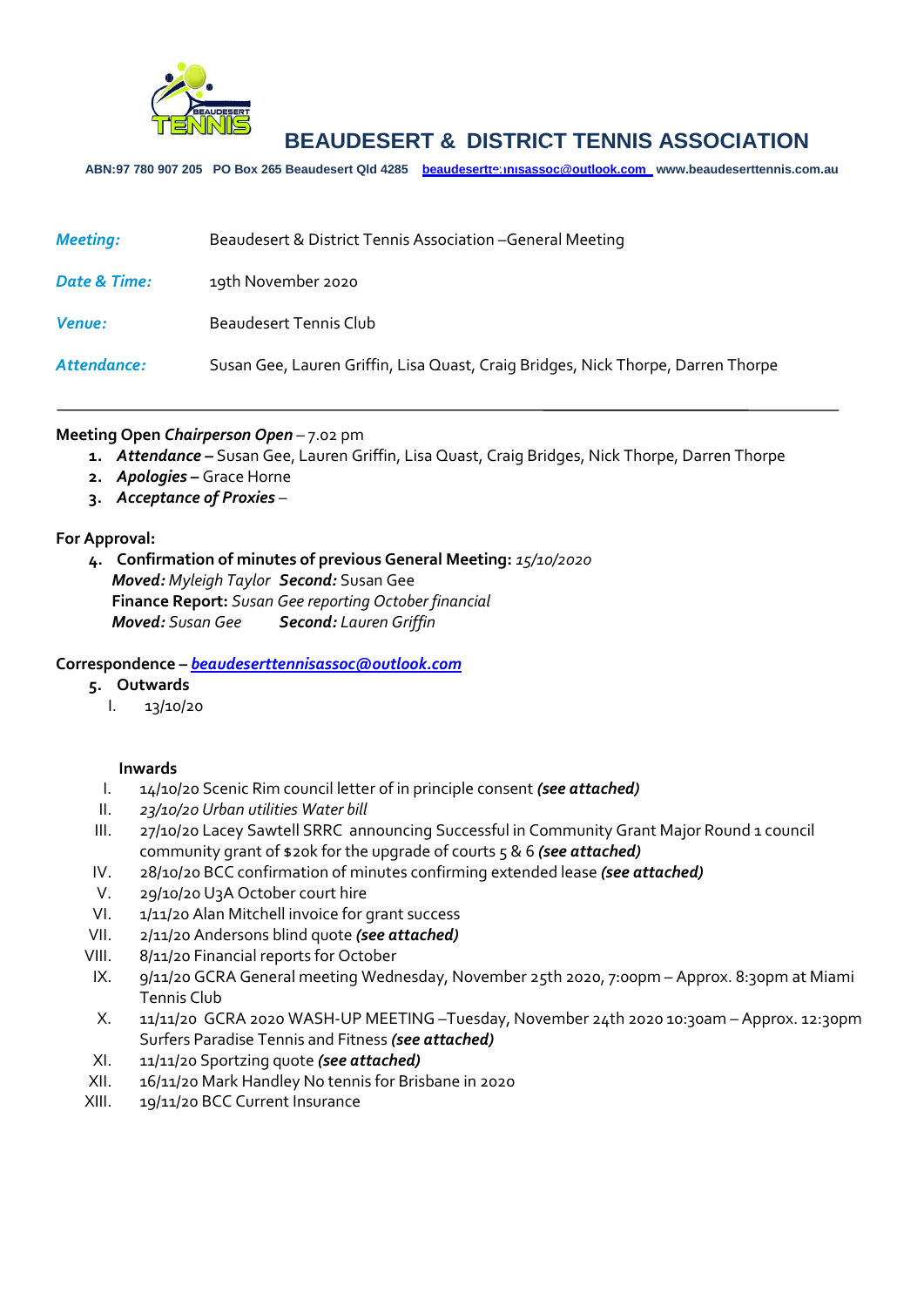

**ABN:97 780 907 205 PO Box 265 Beaudesert Qld 4285 [beaudeserttennisassoc@outlook.com](mailto:beaudeserttennisassoc@outlook.com) www.beaudeserttennis.com.au**

|               | 6. For Discussion - Business arising from Minutes of previous General Meeting:<br>15/10/2020                                                                                                                                                                                                                                                                                                                                                                                                                                                                                                                                        |                  | <b>Discussion</b><br><b>Action</b>           |  |
|---------------|-------------------------------------------------------------------------------------------------------------------------------------------------------------------------------------------------------------------------------------------------------------------------------------------------------------------------------------------------------------------------------------------------------------------------------------------------------------------------------------------------------------------------------------------------------------------------------------------------------------------------------------|------------------|----------------------------------------------|--|
| L.            | Selwyn park committee meeting - Looking for new committee members, Susan<br>explained for the club to be involved contributions need to be made to Selwyn                                                                                                                                                                                                                                                                                                                                                                                                                                                                           | L                |                                              |  |
|               | park trust fund. The committee agreed that we don't want to be under Selwyn<br>Park.                                                                                                                                                                                                                                                                                                                                                                                                                                                                                                                                                |                  |                                              |  |
| Ш.<br>Ш.      | Plan for landscaping front entrance - Revisit 2021<br>Material for pin board - Revisit 2021.                                                                                                                                                                                                                                                                                                                                                                                                                                                                                                                                        | Ш.<br>Ш.         | 2021<br>2021                                 |  |
| IV.           | Grade boards-Darren to replace board taken down from wall and Lauren will                                                                                                                                                                                                                                                                                                                                                                                                                                                                                                                                                           | IV.              | <b>Darren</b>                                |  |
| V.            | organize new 2020 winners to be added to boards before presentation.<br>Fire extinguisher electrical - This will be done when they are due to be replaced.                                                                                                                                                                                                                                                                                                                                                                                                                                                                          |                  | <b>Lauren</b>                                |  |
|               | Change one water extinguisher to dry chem.                                                                                                                                                                                                                                                                                                                                                                                                                                                                                                                                                                                          | V.               |                                              |  |
| VI.           | Vending machine - Revisit 2021                                                                                                                                                                                                                                                                                                                                                                                                                                                                                                                                                                                                      |                  |                                              |  |
| VII.          | Grants - Successful in Community Grant Major Round 1 council community grant<br>of \$20k for the upgrade of courts 5 & 6. This featured in the Beaudesert Bulletin<br>November 6th this was organized by Scenic Rim Council, Myleigh to add to<br>website, Facebook, and organize a paper article in future. Darren suggested we<br>start the process of getting a constructors agreement with council happening to<br>have demolishment started, This was voted unanimously to start going ahead<br>with whole procedure but hold off on lights for this stage. Darren to start process<br>as well as get quote on safety fencing. | VI.<br>VII.      | 2021<br><b>Myleig</b><br>h,<br><b>Darren</b> |  |
| VIII.         | ANZ HotShot grant - Myleigh has emailed to check what powder is made from<br>and if it damages synthetic grass but is yet to get a response. We will go ahead<br>with getting a string liner. Craig will kindly donate a chalk liner that he has at<br>home. Lauren suggested getting a quote on court sweeper, Darren to follow up.                                                                                                                                                                                                                                                                                                | VIII.            | <b>Myleig</b><br>h,                          |  |
| IX.           | Ceiling - Revisit in 2021.                                                                                                                                                                                                                                                                                                                                                                                                                                                                                                                                                                                                          |                  | Craig,<br><b>Darren</b>                      |  |
| Х.<br>XI.     | New key box for Energex key - Myleigh has purchased key box, Darren to install<br>Blind for office - quotes have been obtained for blind in office as well as other<br>quotes for front windows. Budget quoted \$360 including installation for both<br>west windows, verticals for door, kitchen window and office window. Anderson<br>Quoted \$1309 for the same job, voted unanimously to go ahead with Budget.<br>Colour was voted sandstone, Myleigh to organize installation                                                                                                                                                  | IX.<br>Χ.<br>XI. | 2021<br><b>Darren</b><br><b>Myleig</b><br>h. |  |
| XII.          | Scenic Rim social -Myleigh yet to confirm a Meeting date.                                                                                                                                                                                                                                                                                                                                                                                                                                                                                                                                                                           |                  |                                              |  |
| XIII.         | Beaudesert Cycling Club sublease renewal - We have received email and<br>minutes confirming renewal of lease & copy of current insurance                                                                                                                                                                                                                                                                                                                                                                                                                                                                                            |                  |                                              |  |
| XIV.<br>XV.   | Newsagent Account - Susan has set up an account<br>Jumpers - Lauren has a quote from Kim at Aussie Born. Hoodie with zip, Lauren                                                                                                                                                                                                                                                                                                                                                                                                                                                                                                    | XII.             | <b>Myleig</b><br>h                           |  |
|               | suggested Navy embroided \$35-42, \$9 each for logo. Lauren to find out qty. Cap<br>with logo, Nick suggested Drifit. 11-24 \$16.50 etc. suggest RRP \$20 per hat, \$55<br>per hoodie. Digitising fee for Logo is \$55. Lauren will get a picture from Kim of                                                                                                                                                                                                                                                                                                                                                                       | XIII.<br>XIV.    |                                              |  |
|               | hats and jumper to send to committee for approval. Myleigh suggested if<br>possible to buy some hats and have jumper pictures for ordering before winter.                                                                                                                                                                                                                                                                                                                                                                                                                                                                           | XV.              | <b>Lauren</b>                                |  |
| XVI.<br>XVII. | Court bin - Darren has completed<br>Broken wipe bucket - Unfortunately the lid Myleigh has does not fit. Myleigh has<br>covered hole and placed sign directing members to other lid dispenser.                                                                                                                                                                                                                                                                                                                                                                                                                                      |                  |                                              |  |
| XVIII.        | Clubspark - All booking for members and non - members AM & PM can now be<br>done on our website as well as payments. Memberships will also be made<br>through this system. Myleigh will email members soon to inform them of this<br>option as she is waiting for password to be approved by Tennis Australia.<br>Members may not need password as the Clubspark recognise the member when                                                                                                                                                                                                                                          | XVI.<br>XVII.    |                                              |  |

Members may not need password as the Clubspark recognise the member when

 $\lfloor$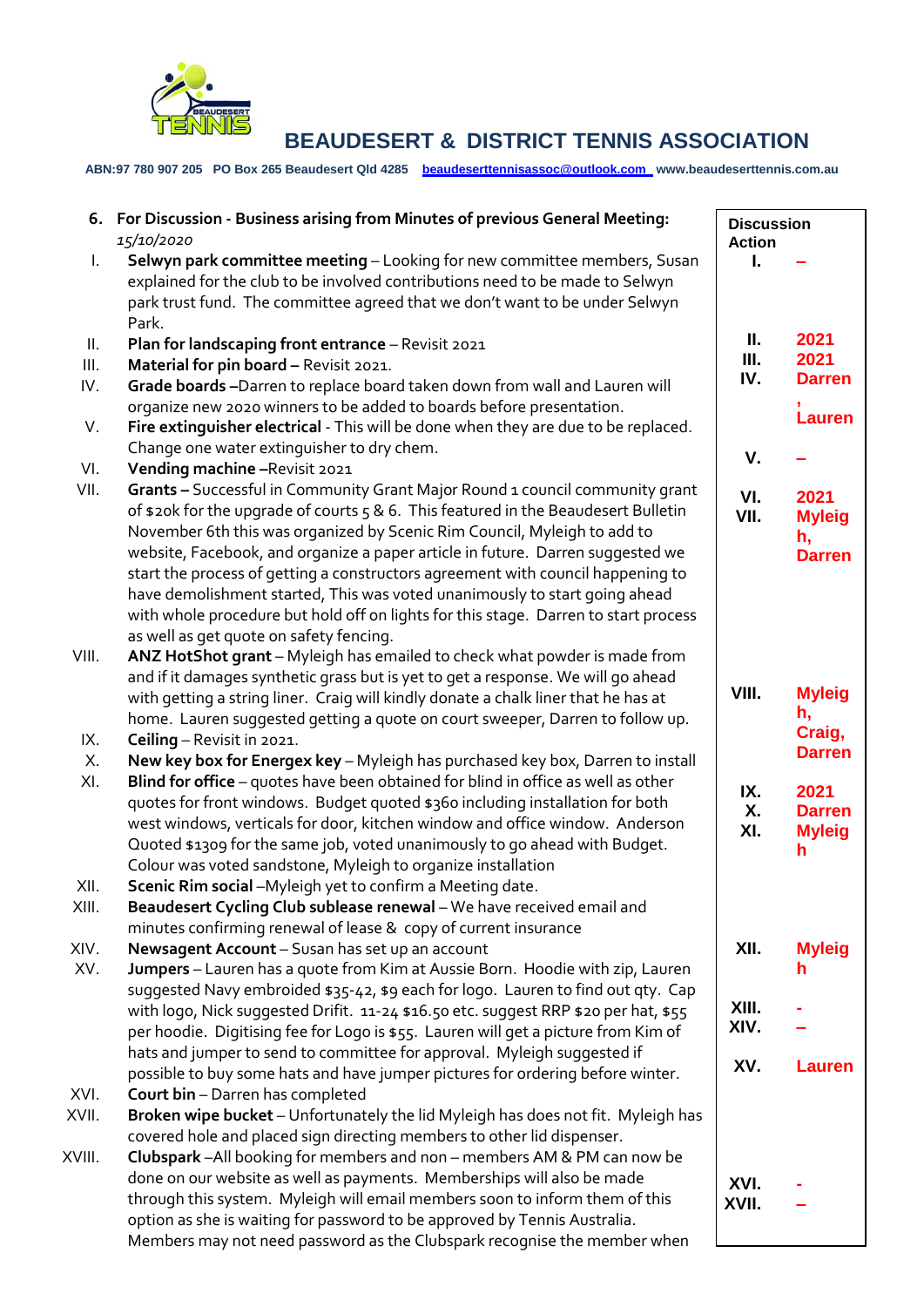

**ABN:97 780 907 205 PO Box 265 Beaudesert Qld 4285 [beaudeserttennisassoc@outlook.com](mailto:beaudeserttennisassoc@outlook.com) www.beaudeserttennis.com.au**

|        | they log in. Myleigh has also discovered a glitch as the Clubspark was original set<br>up for open court sessions and the stripe account linked to this is for Nick.                                                                                                                                                                                                                                                                                                                                                                                                                                                                                                                                                                                                                                                                                                                                                                                                                                                                                                                           | <b>Discussion</b><br><b>Action</b> |                                                      |
|--------|------------------------------------------------------------------------------------------------------------------------------------------------------------------------------------------------------------------------------------------------------------------------------------------------------------------------------------------------------------------------------------------------------------------------------------------------------------------------------------------------------------------------------------------------------------------------------------------------------------------------------------------------------------------------------------------------------------------------------------------------------------------------------------------------------------------------------------------------------------------------------------------------------------------------------------------------------------------------------------------------------------------------------------------------------------------------------------------------|------------------------------------|------------------------------------------------------|
|        | Myleigh will rectify this asap and have Nick reimburse the club of the payments<br>made so far. Myleigh would also like stickers to be made to put on current court<br>signs directing people to website for court booking Committee approved to go<br>ahead. Myleigh to contact Eagle Eye to organize.                                                                                                                                                                                                                                                                                                                                                                                                                                                                                                                                                                                                                                                                                                                                                                                        | XVIII.                             | <b>Myleigh</b>                                       |
| XIX.   | Onedrive - Myleigh to look into                                                                                                                                                                                                                                                                                                                                                                                                                                                                                                                                                                                                                                                                                                                                                                                                                                                                                                                                                                                                                                                                | XIX.                               | <b>Myleigh</b>                                       |
| XX.    | Closed Graded Tournament - Lauren reported that it all ran smoothly made and                                                                                                                                                                                                                                                                                                                                                                                                                                                                                                                                                                                                                                                                                                                                                                                                                                                                                                                                                                                                                   |                                    |                                                      |
|        | was a wonderful weekend \$1020 which is the largest it's been in a long time.<br>Canteen sales were low.                                                                                                                                                                                                                                                                                                                                                                                                                                                                                                                                                                                                                                                                                                                                                                                                                                                                                                                                                                                       | XX.                                |                                                      |
| XXI.   | Presentation - Lisa is organizing vouchers \$40 for fixture winners from Star, \$20<br>for runners up, Adults tournament winners \$50 & \$25 each for runner up doubles,<br>\$30 singles runner up and \$15 for runner up from Caltex and Scenic Rim sports.<br>Hayden will receive a trophy. Lauren has ordered trophies for presentation for<br>closed graded tournament. Lucky door prizes there are 3 prizes, \$300 value in<br>total \$100 each prize, Lauren, Susan and Myleigh to organize. Kids packs will be<br>organized to include all hotshot gear Lauren, Susan & Myleigh to organize. Food<br>free hamburger for adult members, free sausage/or burger and zooper & dooper<br>for junior members, this year hotshot presentations will also be included. We<br>have moved date to Friday 11th December 5.30pm, 50 hamburgers, 30 sausage,<br>10 steakettes. Bread rolls x 50, Bread x 1 loaves, Beetroot, Pineapple, Cheese,<br>Tomatoes, Onions, Lettuce. Susan to order meat through Hyatts, 2 x zooper<br>doopers, Darren to bring in hotdog rolls left over from tournament. | XXI.                               | Susan,<br>Lisa,<br>Lauren,<br>Darren,<br><b>Nick</b> |
| XXII.  | Invite sponsors & U3a, Freiberg<br>JPL - we were unable to be accepted this short season. Darren has confirmed<br>that we are definitely have teams Green, Yellow for February. Darren to re-                                                                                                                                                                                                                                                                                                                                                                                                                                                                                                                                                                                                                                                                                                                                                                                                                                                                                                  | XXII.                              | <b>Darren</b>                                        |
| XXIII. | confirm this<br>Energex - Susan mentioned there is a \$372.18 credit for the far court origin and<br>\$1355.84 Credit for main courts from Energex. Susan suggested we have this<br>credited approved to be transferred, Susan will enquire how to do this we may                                                                                                                                                                                                                                                                                                                                                                                                                                                                                                                                                                                                                                                                                                                                                                                                                              | XXIII.                             | <b>Susan</b>                                         |
| XXIV.  | need to provide minutes of appointed committee on AGM<br>Courts refurbishment - Darren has received quotes for the court refurbishing.<br>Removal of sand and service $$2.5k + $16$ pm for the refurbishing of lines,<br>Everybody agreed to have this completed, Darren has booked this in for Thursday<br>17th & 18th of December                                                                                                                                                                                                                                                                                                                                                                                                                                                                                                                                                                                                                                                                                                                                                            | XXIV.                              | <b>Darren</b>                                        |
|        |                                                                                                                                                                                                                                                                                                                                                                                                                                                                                                                                                                                                                                                                                                                                                                                                                                                                                                                                                                                                                                                                                                |                                    |                                                      |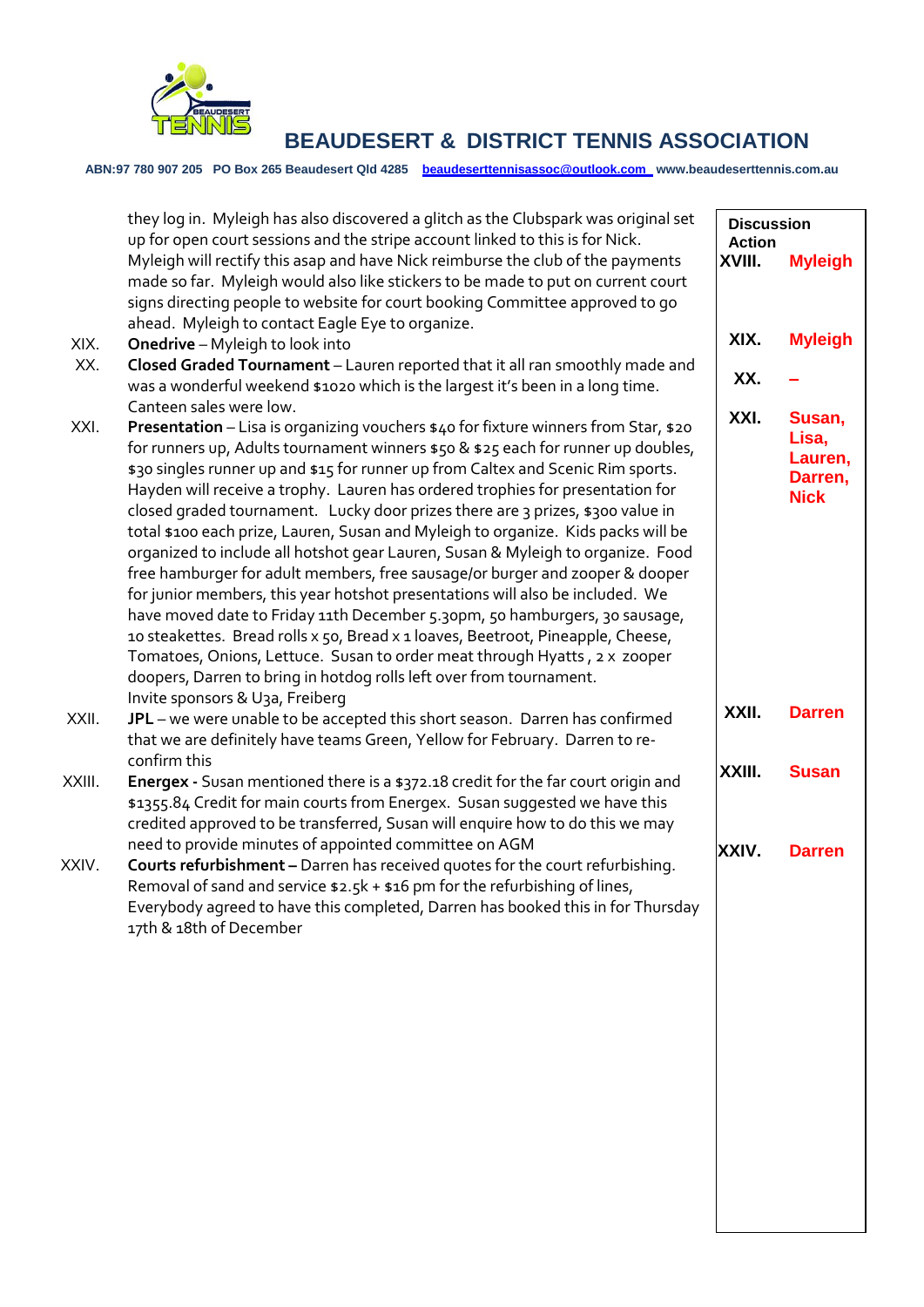

**ABN:97 780 907 205 PO Box 265 Beaudesert Qld 4285 [beaudeserttennisassoc@outlook.com](mailto:beaudeserttennisassoc@outlook.com) www.beaudeserttennis.com.au**

| 7. Agenda   |                                                                                                                                                                                                                                                                                                                                                                                                                                                                                                                                                                                                                                                                                                                                                                                                                                                                                                                                                           |                      | Agenda<br>actions |  |
|-------------|-----------------------------------------------------------------------------------------------------------------------------------------------------------------------------------------------------------------------------------------------------------------------------------------------------------------------------------------------------------------------------------------------------------------------------------------------------------------------------------------------------------------------------------------------------------------------------------------------------------------------------------------------------------------------------------------------------------------------------------------------------------------------------------------------------------------------------------------------------------------------------------------------------------------------------------------------------------|----------------------|-------------------|--|
| I.          | 2021 Gold Coast Region Tournament Sanctioning Processes - Decline unless<br>someone can attend via teams. Myleigh will express how disappointment at<br>this time arrangement as it is difficult for volunteer committee members to<br>attend.                                                                                                                                                                                                                                                                                                                                                                                                                                                                                                                                                                                                                                                                                                            | I.                   | <b>Myleigh</b>    |  |
| Ш.          | 2021 Fees Schedule - Myleigh to email everyone current fees for discussion and                                                                                                                                                                                                                                                                                                                                                                                                                                                                                                                                                                                                                                                                                                                                                                                                                                                                            | Ш.                   | <b>Myleigh</b>    |  |
| III.<br>IV. | approval at next meeting<br>Maintenance inspection & working bee - organize a date at next meeting<br>Pickle ball - Wayne Jackson                                                                                                                                                                                                                                                                                                                                                                                                                                                                                                                                                                                                                                                                                                                                                                                                                         | Ш.<br>IV.            | 2021              |  |
| V.<br>VI.   | Tex paper article promoting Monday socials for members<br>Open/sign on day date Sunday 31st 9-11am, Myleigh to promote on website,                                                                                                                                                                                                                                                                                                                                                                                                                                                                                                                                                                                                                                                                                                                                                                                                                        | V.<br>VI.            | <b>Myleigh</b>    |  |
| VII.        | facebook email, paper<br>Coaching report - Nick reported that of course it has been a slight hit due to<br>Covid but has come back well. Approx. 20+ kids in fixtures. Launch pad has<br>started roughly 25mins 3-5 year olds increasing gross motor skills, help them<br>get used to tennis. Had lots of help from Lauren and Myleigh which has been<br>helpful. Logan does this under Nick's supervision. Cardio tennis has also risen<br>to roughly 6 participants and a large male presence. The kids feel a bit more of<br>a team and community. Next week Nick is introducing timed matches to<br>increase focus. Has also introduced a fun evening last week was crazy sock day<br>to increase more conversation in peer group and fun. Looking at doing a<br>summer semester approx. 4 weeks after Christmas in the afternoons, (not<br>targeting as a babysitting camp) to try and keep Tennis going and kids engaged<br>throughout the big gap. | VII.                 |                   |  |
| VIII.       | Covid-19 checklist report - Myleigh has put new signs up on courts, a sign has<br>been added to wipe box next to main gate to use box at other gate. Darren to                                                                                                                                                                                                                                                                                                                                                                                                                                                                                                                                                                                                                                                                                                                                                                                            | VIII.                |                   |  |
| IX.<br>Х.   | order new 5L of hand sanitizer<br>Net winder handle, no solution was made<br>Committee Break up - Lauren will hold this on December 5th, Bring a plate<br>4pm.                                                                                                                                                                                                                                                                                                                                                                                                                                                                                                                                                                                                                                                                                                                                                                                            | IX.<br>Χ.            | <b>Myleigh</b>    |  |
| XI.         | New surveyor's pegs at front of Selwyn Park near toilet park, Myleigh informed<br>that this is due to a council plan to remove old toilet block and erect new<br>facilities because they are now old. Daren to follow up with Jeff Baguely –<br>facilities Scenic Rim to remind him of our plans for new courts in this area in<br>future and to see if this can be done with keeping in mind for our growth in<br>future.                                                                                                                                                                                                                                                                                                                                                                                                                                                                                                                                | XI.<br>XII.<br>XIII. | <b>Darren</b>     |  |
|             |                                                                                                                                                                                                                                                                                                                                                                                                                                                                                                                                                                                                                                                                                                                                                                                                                                                                                                                                                           |                      |                   |  |
|             |                                                                                                                                                                                                                                                                                                                                                                                                                                                                                                                                                                                                                                                                                                                                                                                                                                                                                                                                                           |                      |                   |  |
|             |                                                                                                                                                                                                                                                                                                                                                                                                                                                                                                                                                                                                                                                                                                                                                                                                                                                                                                                                                           |                      |                   |  |
|             |                                                                                                                                                                                                                                                                                                                                                                                                                                                                                                                                                                                                                                                                                                                                                                                                                                                                                                                                                           |                      |                   |  |